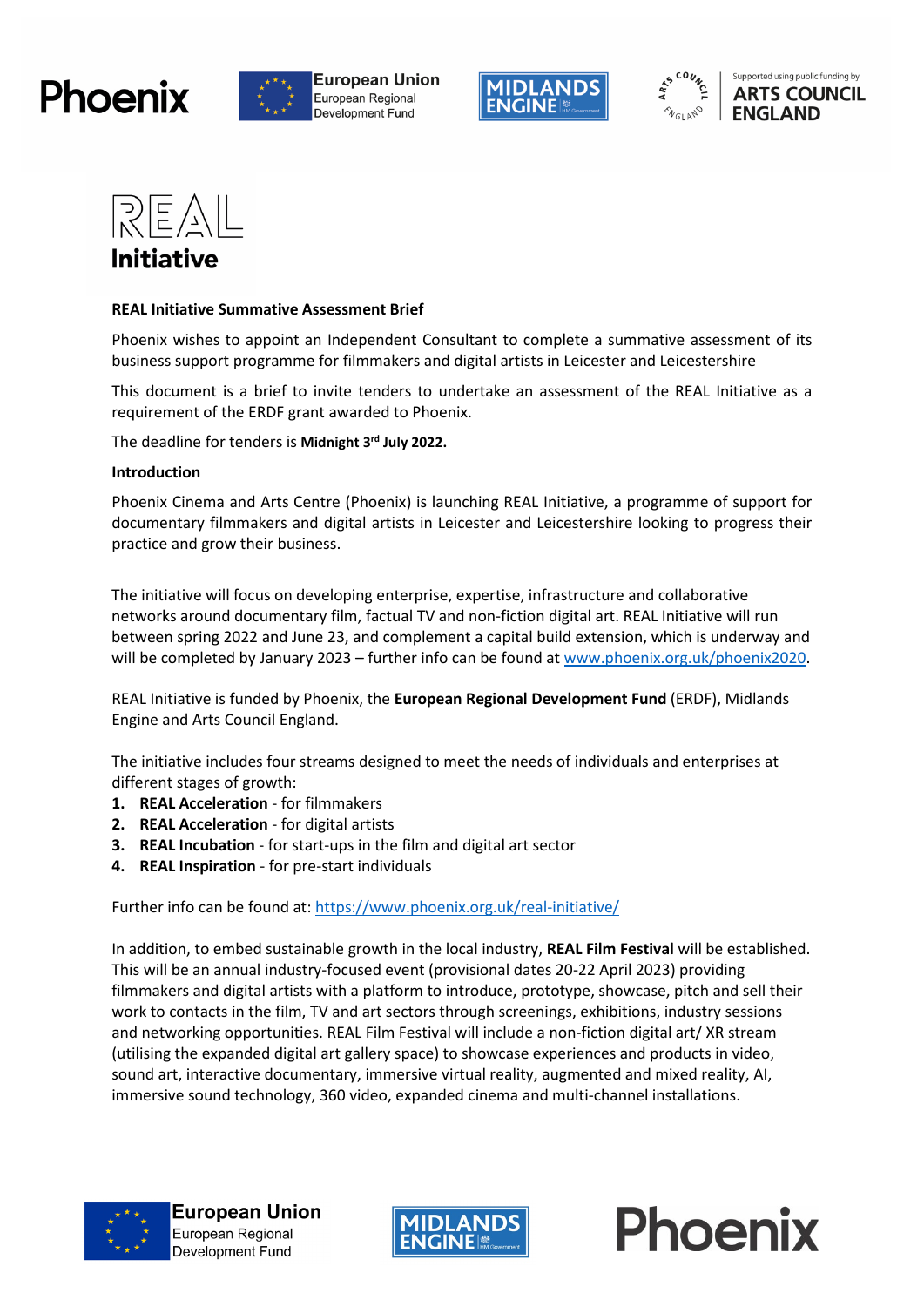### **Description of REAL Initiative**

The project will deliver the following outputs:

- Establish an incubator co-working space and separate training space by January 2022
- Recruit all delegates by May 2022
- Begin delivery of a business support programme by April 2022
- Deliver at least 12 hours of support to 30 entrepreneurs by September 2022, and 50 potential entrepreneurs by May 2023.
- Launch at least 15 new products to the market by May 2023. A product is either intangible (for example a new service offering by a freelancer), or tangible (for example a short documentary, a treatment/pitch and business plan for a project, a musical score for a film, key artwork for a film, or an innovative piece of digital art).

## **Business Support Programme Outline**

The programme includes 4 streams designed to meet the identified needs of the sector:

## **REAL Acceleration For Film**

Who for: Established filmmakers (13 delegates) Aim: Enable delegates into producing documentaries for cinema or factual TV Offer: Well over 12 hours of targeted, specialist input – training, mentoring, coaching.

## **REAL Acceleration For Digital Art**

Who for: Established digital artists (5 delegates)

Aim: Enable delegates into regional exhibition and sales opportunities

Offer: £2k per artist seed fund bursary, exhibition opportunity in Phoenix digital art gallery, and more than 12 hours of targeted input – conceptual, technical and financial training, mentoring and coaching.

#### **REAL Incubation**

Who for: Start-up filmmakers and digital artists (24 delegates)

Aim: Targeted support to professionalise practice, establish as a business and develop their service offering.

Offer: Free access to co-working space, access to industry standard kit and studio facilities, at least 12 hours of training, mentoring and coaching. Opportunity to collaborate and receive targeted input around a passion project.

## **REAL Inspiration**

Who for: Pre-start-up filmmakers and digital artists – most commonly students and recent graduates (50-75 delegates)

Aim: Introduce and create pathways into entrepreneurship in film and digital art. Encourage more diverse and representative business ownership in the future. Offer: At least 12 hours of support in the form of a day conference followed by a short course (chosen by each delegate from a menu of short course options).

**In addition, to embed sustainable growth in the local industry, REAL Film Festival** will be established. This will be an industry focused event, including further exhibition and





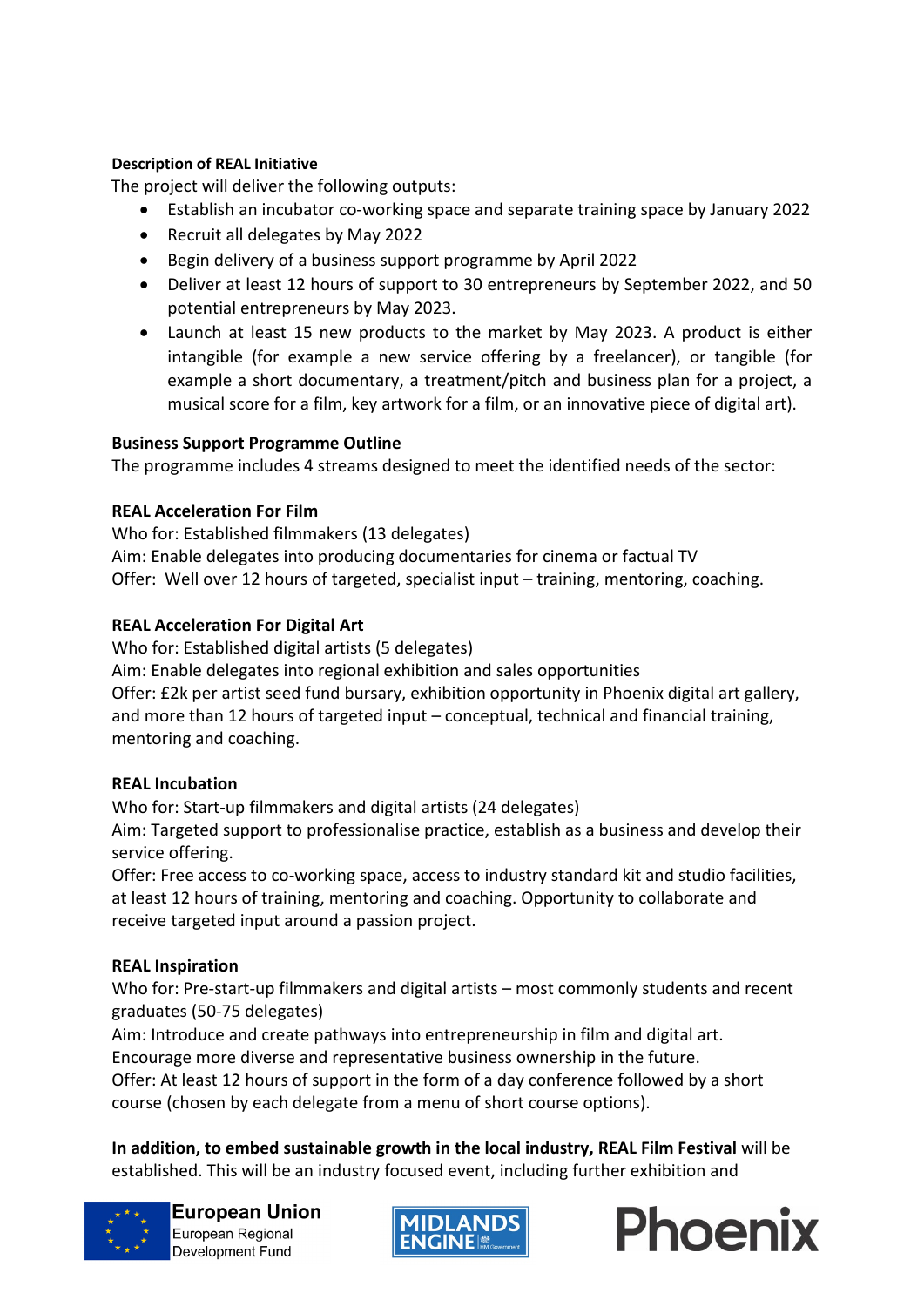networking opportunities for delegates, and will include a non-fiction digital art stream (utilising the new digital art gallery space) including immersive experiences, XR, AR, VR, moving-image, sound installation etc.

## **Why the documentary and non-fiction focus?**

Leicestershire currently has no significant TV studios or facility providers. To build the infrastructure to make TV dramas would require a huge investment. Documentary is the most accessible form of filmmaking as it requires much less investment and infrastructure than drama.

There is also a gap in the market for a second tier documentary film and digital art festival, behind Sheffield DocFest and alongside Open City Documentary Festival. Leicester is ideally positioned geographically, and the Cultural Quarter appropriately resourced. Digital Art is a growing sector within non-fiction filmmaking. Sheffield Doc Fest includes a digital art stream (*Alternate Realities)*. A local documentary Festival incorporating both film and digital art would be the ideal catalyst to support the growth and ambition of both sectors in Leicester.

#### **Progress to Date**

Phoenix has contracted Intrepid Media comprising Julia and Nick Hamer, in October 2021 as Project Managers of the programme[. https://www.intrepidmedia.co.uk/](https://www.intrepidmedia.co.uk/)

Phoenix staff and Intrepid Media are working together to deliver the programme. A number of specialist contractors have been appointed to deliver various aspects of the business support programme including:

- REAL Acceleration For Film: **Tyke Films Ltd**.
- REAL Incubation: **Graff.io Arts Ltd**
- REAL Acceleration For Digital Art: **Metro Boulot Dodo Ltd**

The first phase of recruitment to REAL Acceleration For Film, REAL Acceleration For Digital Art and REAL Incubation has been successful in terms of the target numbers and quality of applications. The applicants have been inducted to the programme and support activities started late April.

The incubator co-working space and training space have been developed and fitted out.

#### **Invitation to Tender - Scope of Summative Assessment**

We invite independent consultants to submit proposals to undertake an assessment of REAL Initiative. The assessment will run concurrently to the delivery of the REAL Initiative programme. It is a requirement of the ERDF grant awarded to Phoenix and is known as a

#### **Summative Assessment.**

The Summative Assessment Plan included by Phoenix in its ERDF grant application is given in Annex 1.

Tenders should explain how they propose to deliver the Summative Assessment in terms of the methodologies and interactions required with the programme beneficiaries, Phoenix, and delivery partners.





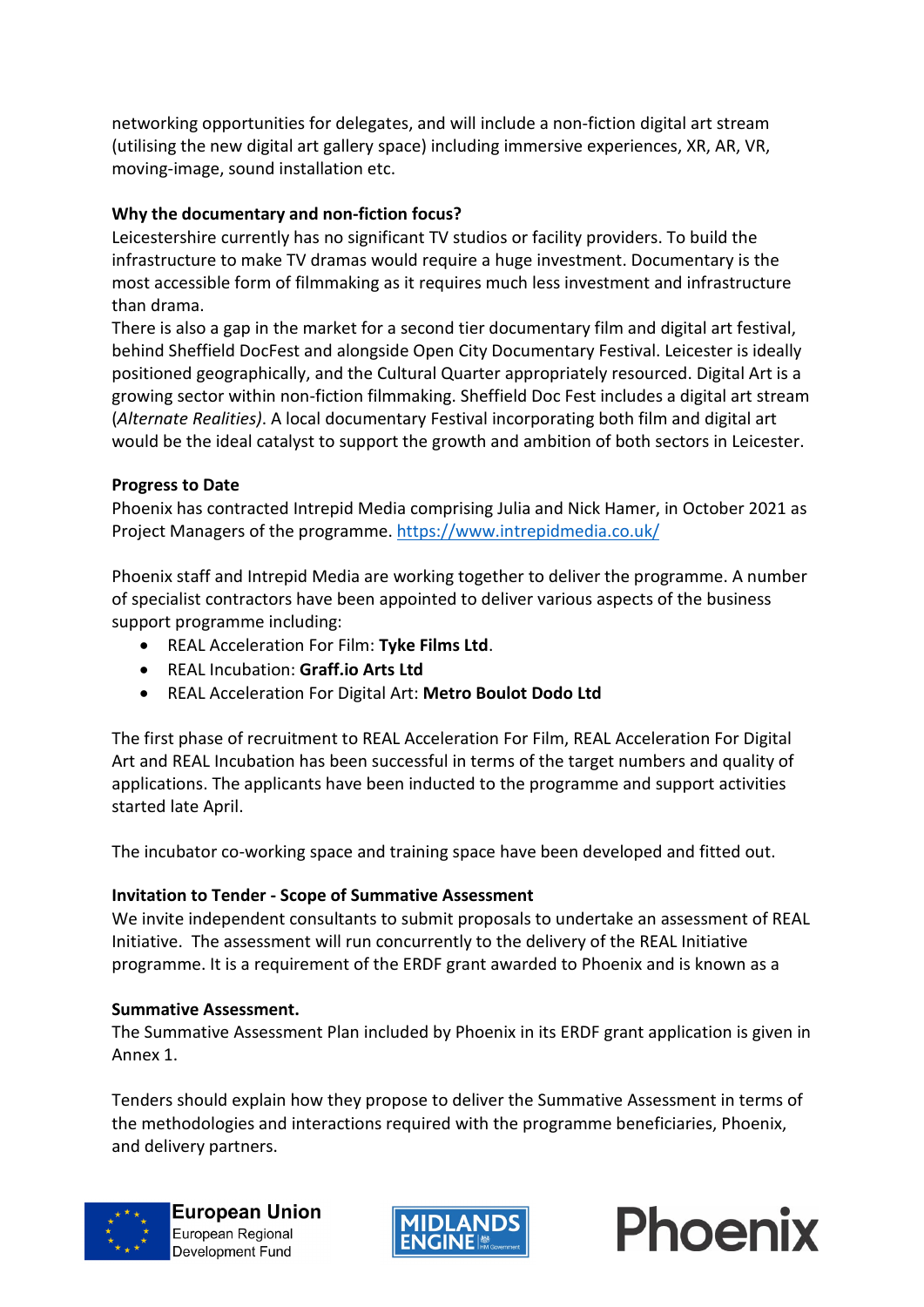We are open to proposals that adapt the Summative Assessment plan proposed by Phoenix, provided that they fulfil the requirements of the ERDF grant.

Phoenix aims to be inclusive and welcoming for all, a place that is representative of the communities it serves and that celebrates diversity and provides equality of opportunity. The Consultant will also review and report of the diversity profiles of applicants and those selected onto the programme in relation to this aim.

The Consultant will produce the following essential deliverables:

- Mid-term evaluation: draft by  $30<sup>th</sup>$  September and final report by  $31<sup>st</sup>$  October 2022.
- Final evaluation report: draft by  $30<sup>th</sup>$  April and final report by  $31<sup>st</sup>$  May 2023.

We believe the Consultant should be an experienced and successful practitioner in evaluating publicly funded business support programmes and should be knowledgeable about ERDF programme requirements.

The Consultant is expected to work alongside the REAL Initiative Team:

- Project Managers: Nick and Julia Hamer.
- Business Development Manager: Dindy Outen.
- Project Director: John Rance

The Consultant is expected to collate and review documentation and evidence collected by Phoenix and its delivery partners on participant eligibility and development through the REAL Initiative programme. The Consultant will advise Phoenix on any improvements required to such evidence.

The Consultant is expected to interact with programme delegates to assess the impact of the programme. It is suggested this will include a survey to understand their reasons for joining programme and their aims; the value-added by the programme to their businesses including knowledge, skills, products, services and productivity; and how the programme has affected their plans for the future.

The Consultant is also expected to recommend and apply approved methodologies and gather additional evidence to evaluation the efficacy of the REAL Initiative. The REAL Initiative business support programme will run from **April 2022 to June 2023**.

#### **Budget**

The indicative budget for the Summative Assessment Brief is **£5,000 excluding VAT.**



**European Union** European Regional Development Fund



Phoenix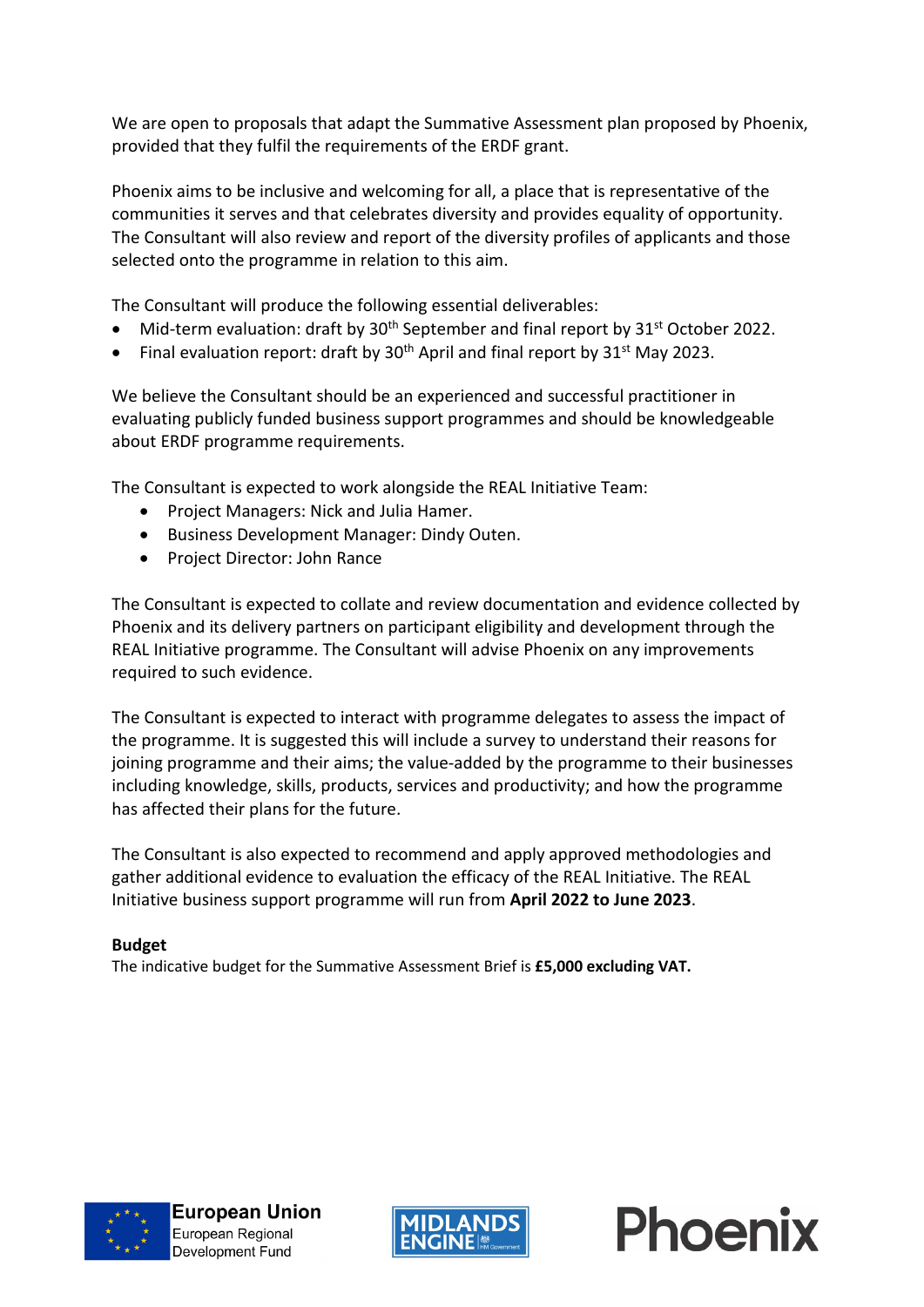### **Tender Timetable**

The programme for the procurement process is shown below. This timetable may be subject to change but will be adhered to by Phoenix as far as reasonably possible.

| <b>Item</b>                          | <b>Date</b>                   |
|--------------------------------------|-------------------------------|
| Invitation to tender issued          | w/c 30th May 2022             |
| Deadline for tenders to be submitted | Midnight 3rd July 2022        |
| Notification of successful supplier  | By 20 <sup>th</sup> July 2022 |
| Award of contract                    | By 27 <sup>th</sup> July 2022 |

#### **Application process**

This is a competitive brief and applications will be assessed by a panel and scored on the criteria detailed below.

To apply for this opportunity please follow the instructions on our Phoenix 2020 page: <https://www.phoenix.org.uk/phoenix2020/>

Applicants should send as WORD or PDF documents attached to email sent to: [jobs@phoenix.org.uk](mailto:jobs@phoenix.org.uk) and should also complete and submit an equality monitoring form.

| Nr. | <b>Topic</b>                   | <b>Question</b>                                                                                                                    | <b>Max Length</b>                        | <b>Scoring</b>       |
|-----|--------------------------------|------------------------------------------------------------------------------------------------------------------------------------|------------------------------------------|----------------------|
| 1.  | Methodology                    | Provide a concise method statement<br>setting out your approach to the<br>Summative Assessment.                                    | Max 2 sides of A4                        | Max 20 marks         |
| 2.  | Programme<br>and price         | Propose a programme for the work,<br>showing activities from appointment to<br>completion. Include a breakdown of<br>your charges. | Max 2 sides A4                           | Max 10 marks         |
| 3.  | Experience                     | Please provide Consultant/s CVs and 2<br>case studies of similar commissions<br>undertaken.                                        | Max 2 sides of A4                        | Max 10 marks         |
| 4.  | Quality<br>control             | Describe your quality control<br>procedures for of this contract.                                                                  | Max 1 side A4                            | Max 10 marks         |
| 5.  | Equality<br>Monitoring<br>form | All applicants must complete an<br>equality monitoring form for the lead<br>practitioners                                          | Standard from on<br>vacancies<br>website | Must be<br>completed |

#### **Contract Terms**

Phoenix proposes to contract the Consultant with the following heads of terms:

- Phoenix expects to engage the supplier through a contract for services.
- It is anticipated that the supplier will start in July 2022, and that all work will be completed by June 2023.
- Phoenix requires the right to share and use any IP generated as part of the programme. The supplier should provide terms for the shared and continued use of any copyrighted materials and other IP.





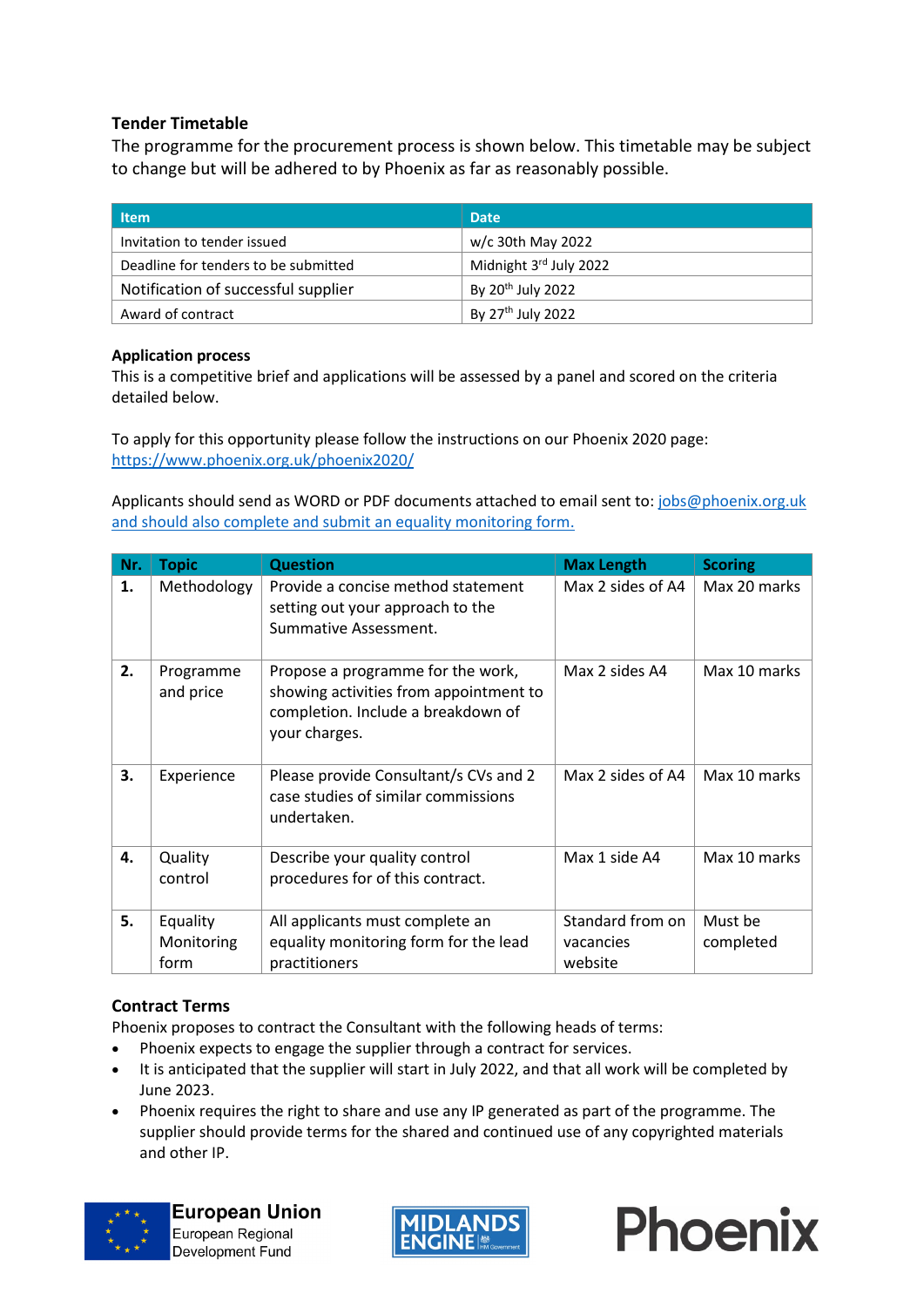- The supplier will be provided with, and must adhere to the Safeguarding and GDPR policies of Phoenix.
- Indicative Insurance Requirements
	- Minimum Professional Indemnity Insurance Cover: £1,000,000

#### **Further information**

For further information, please contact:

John Rance, Chief Executive Officer: [John.Rance@phoenix.org.uk](mailto:John.Rance@phoenix.org.uk)

Dindy Outen, Business Development Manager: [Dindy.Outen@phoenix.org.uk](mailto:Dindy.Outen@phoenix.org.uk)





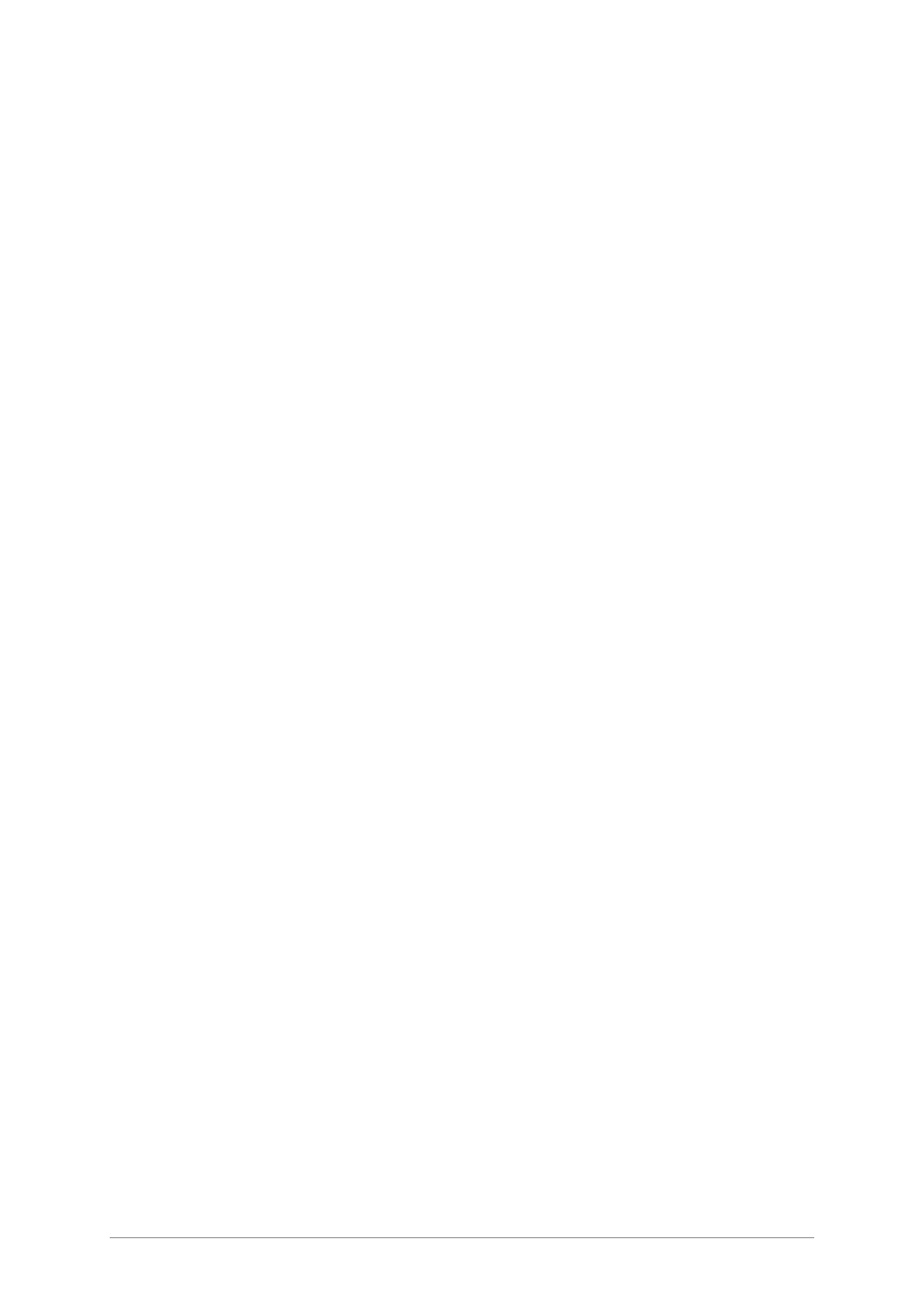

# ERDF Summative Assessment Plan Form ESIF-Form-1-012

## **Part 1 Project Summary**

| <b>1.1 Applicant Details</b>        |                                                                               |   |  |
|-------------------------------------|-------------------------------------------------------------------------------|---|--|
| <b>Applicant Organisation</b>       | Leicester Arts Centre Limited (Phoenix)                                       |   |  |
| <b>Project Name</b>                 | Phoenix: Leicester's Creative Digital Incubator                               |   |  |
| <b>Project Reference Number</b>     | 21R19P03589                                                                   |   |  |
| <b>Programme Priority Axis</b>      | <b>Priority Axis 3</b>                                                        |   |  |
| Name of ERDF Investment<br>Priority | Enhancing the Competitiveness of Small and<br><b>Medium Sized Enterprises</b> |   |  |
| LEP Area (s) covered                | Leicester and Leicestershire                                                  |   |  |
| Total Project Value (£)             | £1,331,240                                                                    |   |  |
| Total ERDF sought $(E)$             | £665,638                                                                      |   |  |
| <b>ESIF Category of Region</b>      | <b>Less Developed</b>                                                         |   |  |
|                                     | More Developed                                                                | X |  |
|                                     | Transition                                                                    |   |  |

| 1.2 Project Timetable                     |                             |  |
|-------------------------------------------|-----------------------------|--|
| <b>Proposed Start Date</b>                | 1 <sup>st</sup> August 2020 |  |
| <b>Proposed Financial Completion Date</b> | 30th June 2023              |  |
| <b>Proposed Practical Completion Date</b> | 31 <sup>st</sup> July 2023  |  |

## **1.3 Project Description (brief summary in max. 500 words)**

The Creative Digital Incubator project will create a dedicated incubator, accelerator and co-working space (IAC) to incubate and grow creative digital industries in the LLEP area – one of the sectors which have been identified as having higher than average concentrations of employment opportunities to increase GVA and business productivity and the potential for further growth.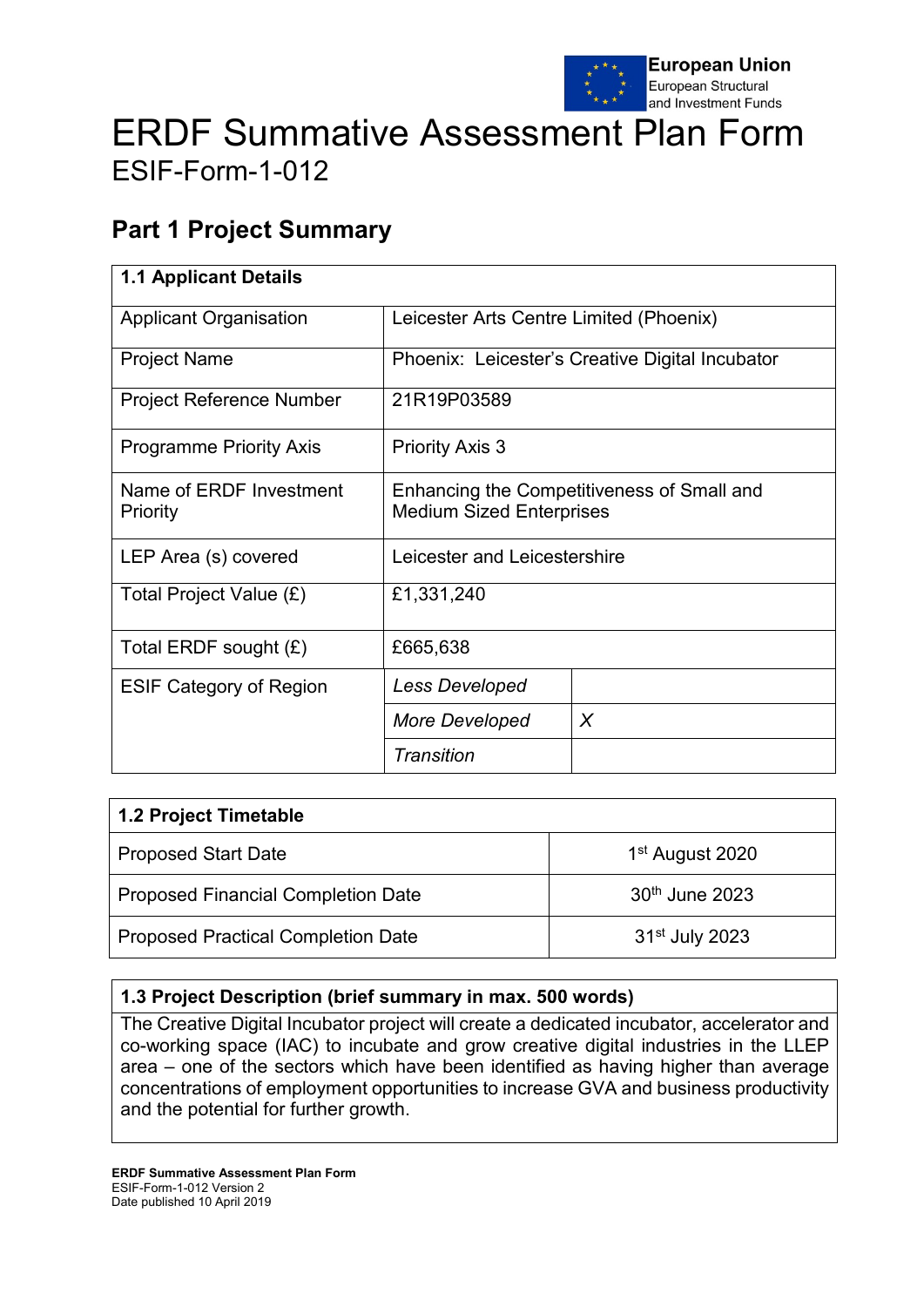The Creative Digital Incubator, Accelerator and Co-working Space (IAC) will nurture the potential of people, particularly young people and micro businesses in the creative and digital industries in Leicester and Leicestershire through the provision of dedicated incubation facilities and an associated business support and mentoring programme. It will enable creative individuals and small businesses to nurture and commercialise their talent to exploit the economic potential of Leicester's Creative Digital Industries sector within the regional hub for the East Midlands digital sector.

The support programme will be unique in the area by focussing on the growth cluster of entrepreneur film makers, animators, digital artists, virtual and augmented content developers and small film and digital art businesses. Such businesses provide vital services and pathways into other larger creative sector businesses that rely on engaging creative digital content whether it be screen-based, augmented, virtual reality or blended. The demand for such content is growing rapidly in sectors such as design (product, interior and architectural), cultural and entertainment services, marketing and e-commerce customer experience.

## **Part 2 Summative Assessment Plan**

## **2.1 Summative Assessment Objectives (max 500 words)**

Please provide your objectives. Objectives should focus on describing what insights the summative assessment will seek to provide in respect of:

- The design of the project;
- How the project has performed against its targets:
- The nature of the project's outcomes and impacts and the value for money that has been achieved;
- The lessons which have emerged through the experience of delivering the project.
- Identify whether the programme was relevant for the local context did the programme address identified market failures in supporting creative digital entrepreneurs and new start businesses in Leicester and Leicestershire and is it still relevant to the area's current needs
- Identify whether the project has resulted in an increase the number of creative digital new-start businesses operating in Leicester and Leicestershire and what is the nature of these businesses
- Identify how resilient these businesses feel operating in their markets
- Identify whether the project improved the coordination of the business support ecosystem for creative digital businesses
- Identify whether creative digital businesses have been able to scale up as a result of the project and what is the impact on the business?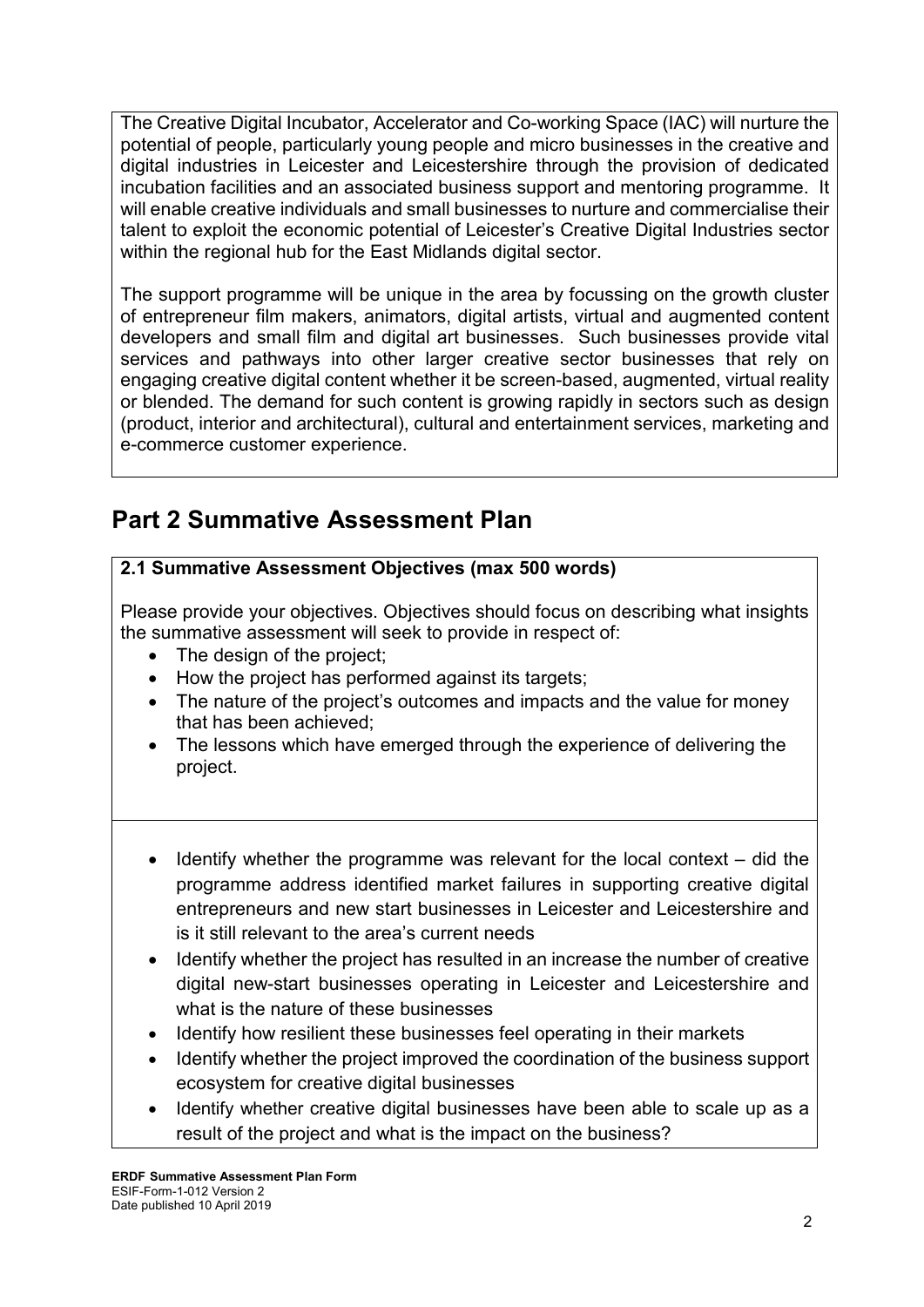- Identify the value of the programme to the beneficiaries  $-$  how useful the service is to beneficiaries, is the delivery approach right for the beneficiaries
- Identify whether the expected outputs, outcomes and impacts were achieved – did the project meet/on-target to meet its contracted outputs and what wider benefits and wider aims of the project were achieved
- Provide reliable evidence of the programme's efficiency, effectiveness and value for money
- Identify lessons learned to inform future delivery of the ERDF funded project and its continuation beyond ERDF support.

## **2.2 Logic Model:**

Have you completed the project logic model form and submitted it to us (see Appendix A of the summative assessment appendices)?

 $Yes \boxtimes \Box$ 

## **2.3 Approach, Methods and Tasks (max 1,000 words)**

Referring back to the objectives of the summative assessment, please outline the methods that will be used to deliver the insights. The consideration of methods (see Appendix C of the summative assessment appendices) needs to encompass the progress, process and impact focused elements of the summative assessment.

An external evaluator will be appointed to carry out the summative assessment but project staff will collect data from beneficiaries throughout to inform this work. Primary and secondary research methods will be used in the measurement of programme outcomes and impacts. These will include:

- Data from project
- Data from beneficiaries (i.e. surveys)
- Data-sets

**Data Collection:** as well as collection of data for output reporting, information will be collected from beneficiaries to help map their journey and outcomes through the programme. Impact will be assessed through detailed data collection and engagement with the beneficiaries at the beginning of the project, at various points in the project and at the end of their engagement by project staff. Data will help to look at quantitative changes whilst questionnaires and one to one engagement will help to measure changes around attitude to commercialisation, understanding of the business of film making, confidence, changes in aspirations etc.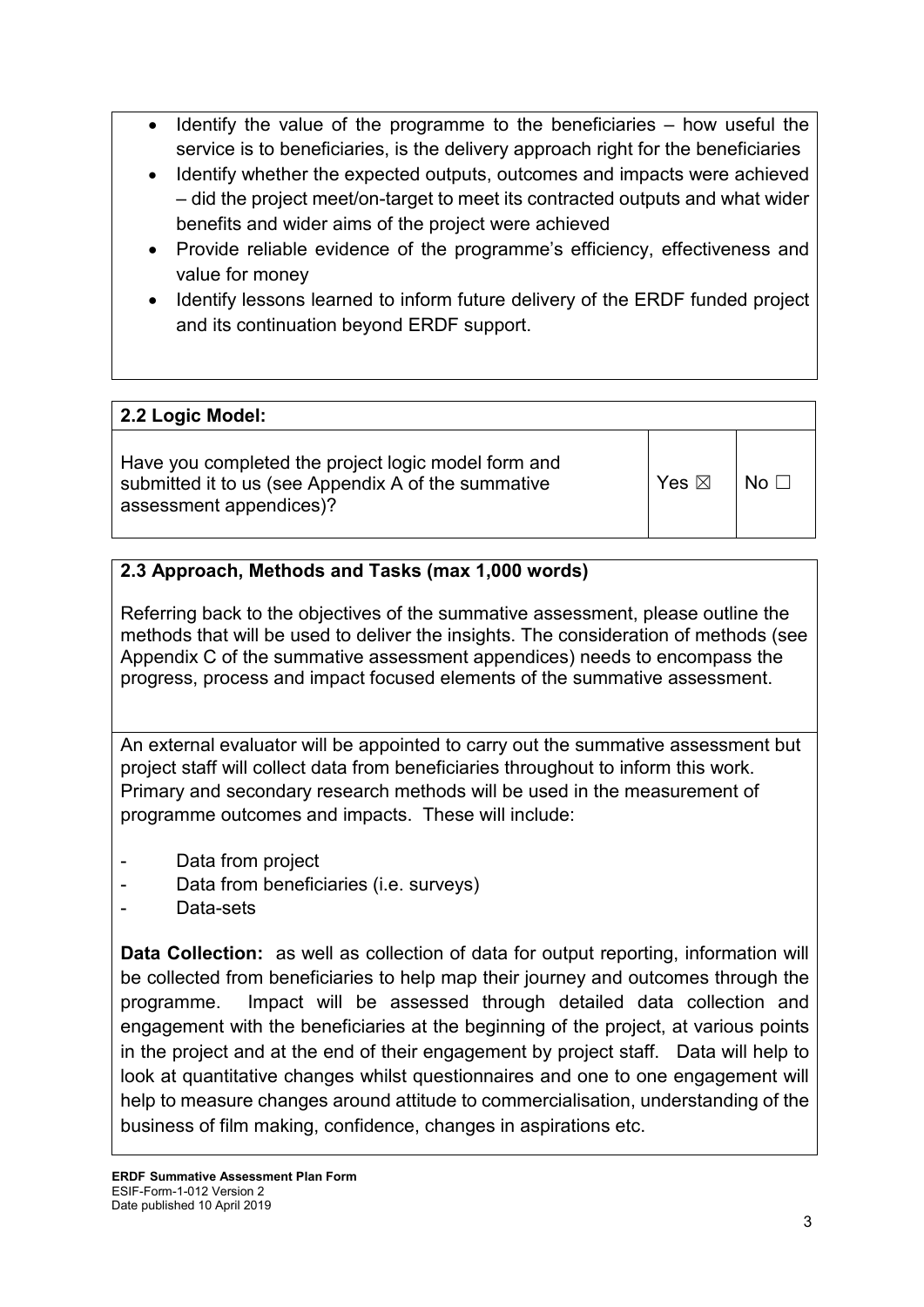- *Has the project delivered what it was expected to in terms of spend and outputs?*
- *What are the factors which explain this performance?*
- When the project draws to a close, is it expected to have achieved what it set *out to?*

**Policy Context Review:** It will important to understand where the project is positioned in changing policy landscape, particularly in light of Covid and Brexit and explore whether changing policy has impacted on the project delivery model. The summative assessment will also consider the continued relevance and consistency of the project in the light of policy and economic circumstances during its delivery period. This will seek to answer:

- *What was the economic and policy context at the time the project was designed?*
- *How has this changed?*
- *What were the specific market failures that the project was seeking to address?*
- *Was there a strong rationale for the project?*

**Consultation with project staff:** detailed consultation with the project team will be an important element of the summative assessment to understand how the project operated, what have been the successes and challenges and any feedback they have received from beneficiaries.

**Consultation with stakeholders**: the summative assessment will also involve consultation with stakeholders in the LLEP area to understand how the project is perceived, what stakeholders think of the successes and how they found the referral into and out the project. Where referrals have been made out of the project to stakeholders, the summative assessment will seek views about how prepared beneficiaries were coming out of the programme.

**Beneficiary consultation**: Vital to understanding the impact of the project will be to undertake consultation with beneficiaries. Whilst this will be ongoing throughout the project and will be recorded and provided to the evaluator, further independent consultation will be undertaken to inform the summative assessment. We will work with the evaluator to understand how this is best achieved but we would expect a mix of wide reaching plus in-depth consultation with beneficiaries. An appropriate study sample size and method of selection will be critical to the success of the evaluation. The size will be determined with assistance of the external evaluator.

**Case Studies**: From the consultation, a series of case studies will be created to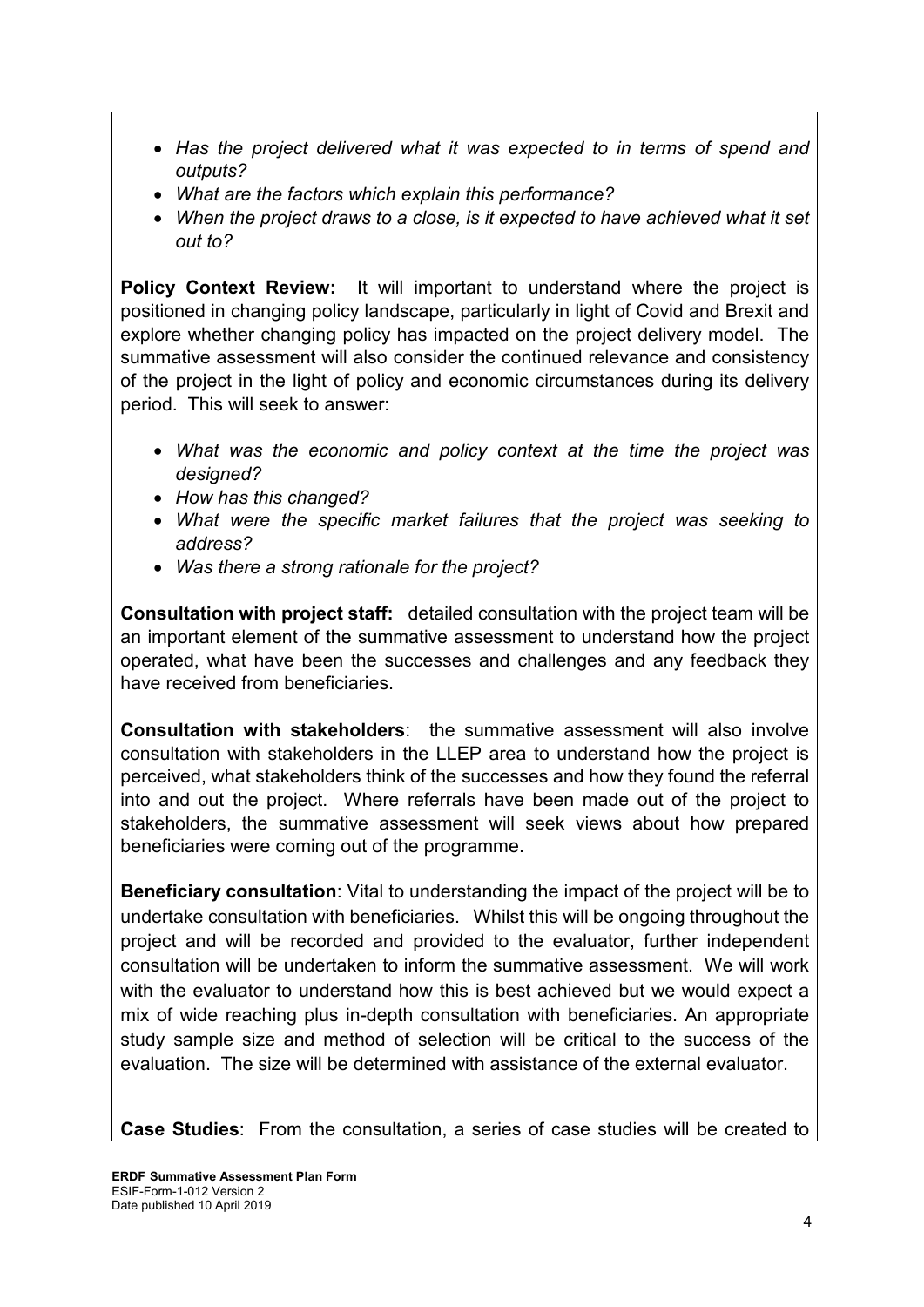demonstrate on an individual business level the impact the programme has had on their business.

**Economic Impact Assessment**: We would like to understand from the summative assessment the impact the project has had on the creative digital sector in Leicester and Leicestershire and therefore would expect the evaluator to use data collected by the team plus data collected independently to assess the wider economic impact.

In order to be able to attribute any identified changes to the project counterfactual impact methods will need to be employed when evaluating. These will involve comparing businesses who have received support from the programme with those that have not. The independent evaluator will advise on the feasibility and appropriateness of these methods. Should it be decided that a counterfactual method is not feasible, then an alternative robust impact evaluation method will be chosen.

## **2.4 Data and Monitoring (max 500 words)**

Please briefly demonstrate that appropriate monitoring arrangements are in place to support strong and insightful summative assessment and confirm your commitment to collecting the minimum / compulsory data set out in Appendix D of the summative assessment appendices and also outline any additional monitoring data.

In order to ensure the programme meets the minimum and desirable data collection standards the following procedures will be put in place:

Output collection forms will be prepared which will need to be signed off by the beneficiary and the Creative IAC Manager. For example, the Creative IAC Manager will collect evidence of outputs from individuals and businesses assisted and make a record of the support provided and the record will be signed by the Creative IAC Manager and the business or individual assisted.

Evidence requirements for collection for outputs will closely follow the requirements of the output guidelines. Information will be stored on output templates in paper and electronic formats so that these can be inspected at audit and signatures collected. This will include:

- At the registration stage the name of business, address, including post code, contact details, and company number if applicable. Each beneficiary will be given a unique identifier at this stage.
- Number of enterprises receiving support (C1)– Evidence the company is an SME and meets State Aid requirements, evidence that a minimum of 12 hours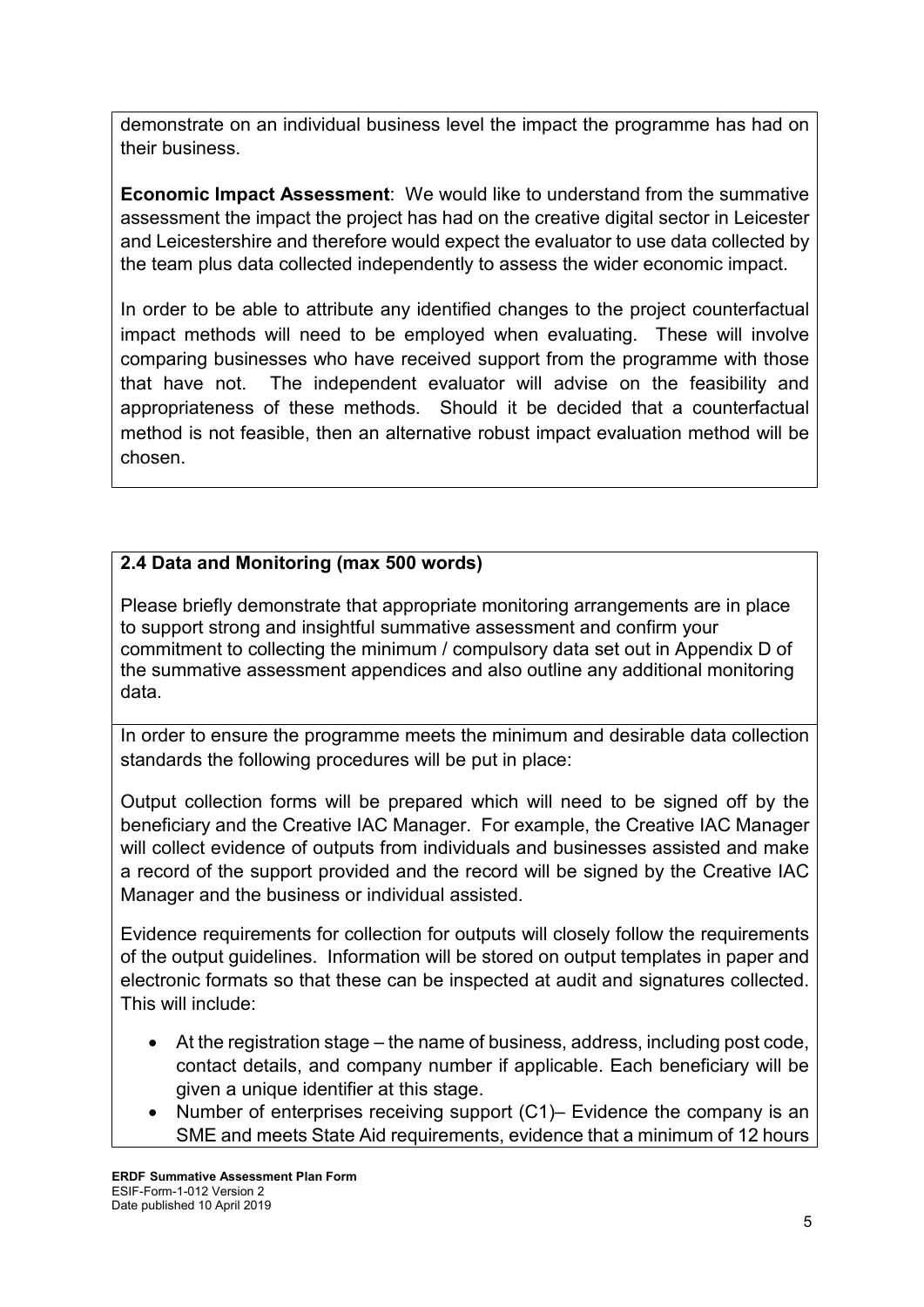has been spent providing non-financial assistance to the company. This will include a record of the hours spent delivering support and the names of the participants involved verified by a senior member of the beneficiary staff (with full contact details)

- Number of enterprises receiving non-financial support (C4)– As above.
- Number of new enterprises supported (C5) as above plus evidence of Companies House or HMRC registration less than 12 months before assistance is provided. Full contact details
- Enterprises supported to introduce new to the market products (C28) As above plus self-declaration from the enterprise supported to confirm the product, process or service developed and is new to the market along with confirmation of launch date.
- Public or commercial building built or renovated (P2) Address of the Centre upon completion including postcode plus as-built drawings showing floorspace.
- Potential entrepreneurs assisted to be enterprise ready (P11): Name, date of birth, address and postcode of individual supported. Signed and dated form specifying what assistance they received and on what date.

Feedback from the business community engaged with the IAC will be an integral part of the output and result collection. Additionally, a six-monthly survey will be undertaken and linked into standard evaluation practices to review beneficiary experience and identify new or modified areas of activity where support may be provided.

It is fully anticipated that further data will be identified for monitoring and collection by our expert external evaluator once procured.

## **2.5 Implementing the Summative Assessment (max 500 words)**

Please set out the practical steps involved in implementing the summative assessment. This should cover the following.

- The assessment route: who will undertake the assessment and whether the assessment will be carried out internally or by external evaluators, explaining the rationale for this decision. If external support will be procured, this section should set out the process for procurement and ensure compliance with ERDF regulations.
- Timescale and Outputs: delivery plan identifying key milestones and output dates.
- Management and Quality Assurance plans.

There project team does not have the capacity needed to undertake the summative assessment internally, so the assessment will be carried out by an external evaluator.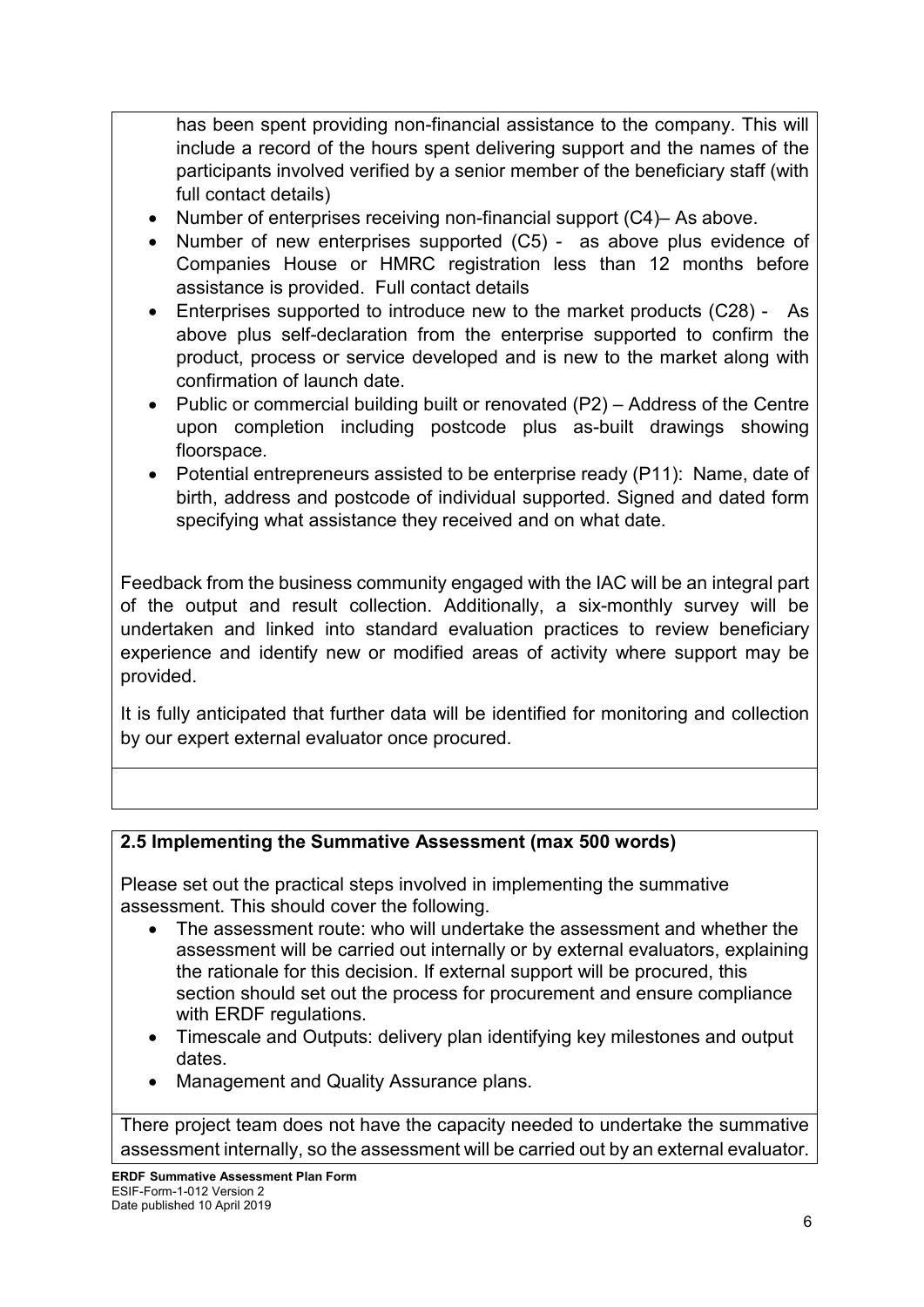This external support will be procured in line with the National Procurement Guidance. Evaluators will be invited to tender for the work. A budget of £10,000 has been included to appoint an external evaluator.

Timescales and outputs for summative assessment:

| <b>Activity / Process</b>               | <b>Deadline</b>                             |
|-----------------------------------------|---------------------------------------------|
| <b>Issue invitation to tender</b>       | Week commencing 30 <sup>th</sup> May 2022   |
| Deadline for tender submissions         | Midnight 3rd July 2022                      |
| Notification of successful supplier and | Week commencing 25 <sup>th</sup> July 2022  |
| issuing of contract                     |                                             |
| Initial meeting                         | Week commencing 1 <sup>st</sup> August 2022 |
| Submission of draft mid-term            | 30 <sup>th</sup> September 2022             |
| evaluation                              |                                             |
| Submission of final midterm evaluation  | 31 <sup>st</sup> October 2022               |
| Submission of draft final report        | 30th April 2023                             |
| Submission of final report              | 31 <sup>st</sup> May 2023                   |

The contract for this evaluation will be managed by the Creative IAC Manager in line with Leicester Arts Centre contract management procedures to ensure successful delivery and quality assurance of the assessment. This would include regular update meetings with the contractor and agreed delivery milestones. The mid term and final reports will be presented to the Leicester Arts Centre Board.

## **2.6 Dissemination (max 500 words)**

Please set out how you propose to disseminate and share the findings from the summative assessment.

| I understand that, as a minimum, the full report needs to be |                 |                                    |
|--------------------------------------------------------------|-----------------|------------------------------------|
| shared with DCLG and the summative assessment summary        |                 |                                    |
| findings template (ref. ESIF-Form-1-014) must be freely      | Yes $\boxtimes$ | $\overline{\phantom{a}}$ No $\Box$ |
| available.                                                   |                 |                                    |
|                                                              |                 |                                    |

We plan to disseminate and share the findings of the summative assessment and lessons learnt from the programme delivery to stakeholders and the general public through various methods. One of which will be through a comprehensive evaluation report, in which we intend to publish as much of the information from the report as possible within the rules of GDPR and commercial sensitivity.

Other planned methods of sharing these findings and lessons, will include online case-studies and a dissemination workshop. Promotion of the programme, its beneficiaries and its impact will be key in meeting one of the projects aims of